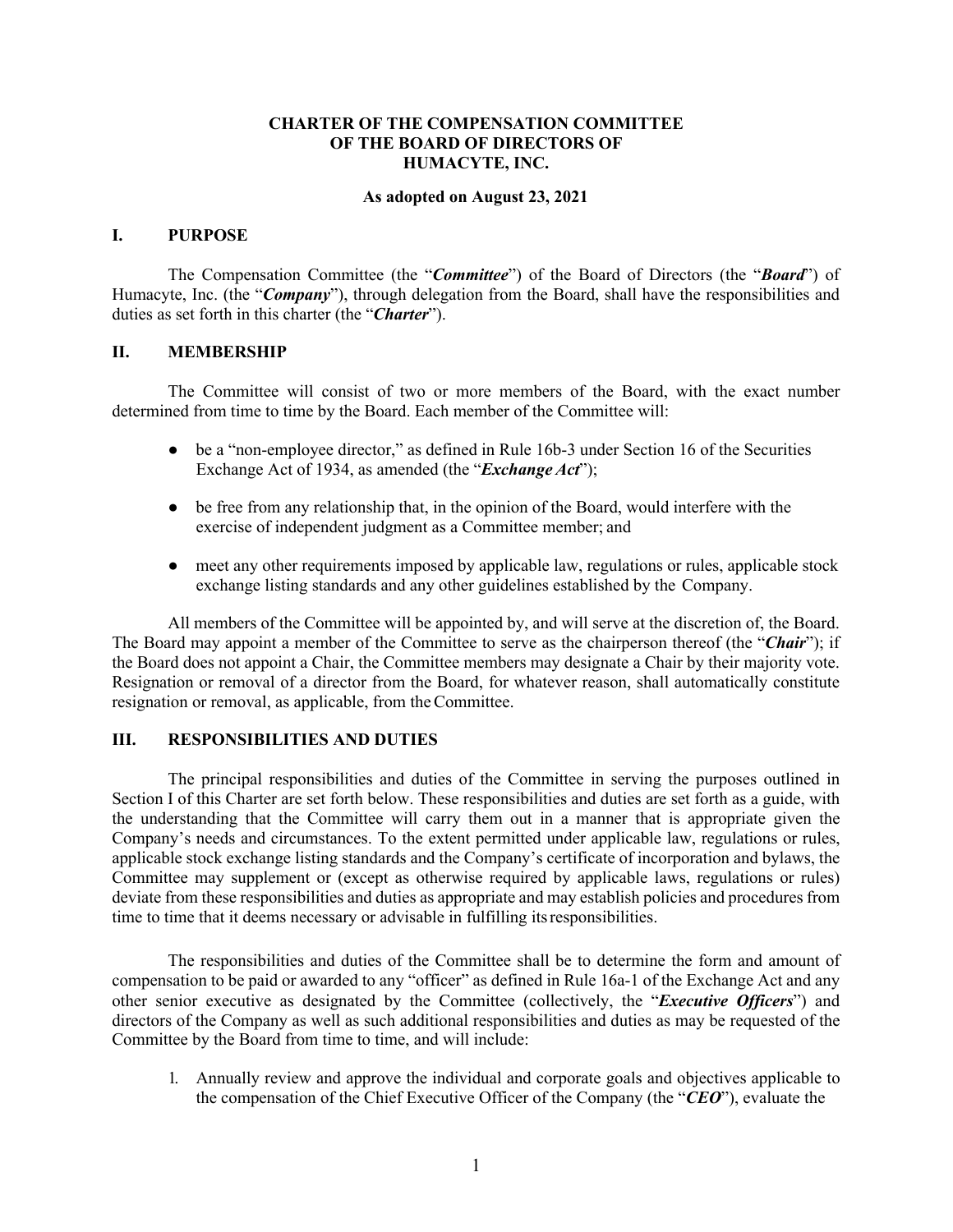CEO's performance in light thereof, and consider factors related to the performance of the Company in approving the compensation level of the CEO.

- 2. Establish, review and approve the salary, bonuses and other compensation of the CEO. In determining the long-term incentive component of executive compensation, the Committee may consider, among other things, the Company's performance and relative stockholder return, the value of similar incentive awards to chief executive officers at comparable companies, and the awards given to the CEO in past years.
- 3. Annually review and approve the individual and corporate goals and objectives applicable to the compensation of the Company's Executive Officers other than the CEO (the "*Non-CEO Executive Officers*").
- 4. Establish, review and approve the salary, bonuses and other compensation of the Non-CEO Executive Officers.
- 5. Consider the results of stockholder advisory votes on executive compensation ("say-on-pay") and the frequency of such votes, as applicable.
- 6. Review and discuss with management the Compensation Discussion and Analysis ("*CD&A*"), as applicable; based on the review and discussion, recommend to the Board whether the CD&A be included in the Company's annual proxy statement or annual report on Form 10-K, as applicable; and prepare an annual Compensation Committee Report for the Company's annual proxy statement or annual report on Form 10-K.
- 7. Review and approve the selection of the companies in the Company's peer group for the purposes of benchmarking Executive Officer compensation and non-employee director compensation. Additionally, from time to time, as it deems appropriate, the Committee may update the selection of companies in the Company's peer group.
- 8. Review and approve the terms of offer letters, employment agreements, severance agreements, change in control agreements, indemnification agreements and other material agreements between the Company and the Executive Officers as well as any material amendments to any of the foregoing.
- 9. Review and approve policies and procedures relating to perquisites and expense accounts of Executive Officers as it deems appropriate.
- 10. Review and approve incentive compensation plans for Executive Officers and changes to such plans as the Committee deems appropriate (or effect such changes to the plan, to the extent authorized by the Board or the applicable plan document).
- 11. With respect to the Company's equity incentive plans, (a) periodically review and, where appropriate, recommend to the Board amendments with respect to the aggregate number of shares reserved for issuance thereunder, and (b) approve grants under such equity incentive plans.
- 12. Administer and interpret the Company's equity incentive plans, programs, and arrangements and the agreements thereunder, including the establishment of guidelines, interpretation of plan documents, and exercise of such other power and authority as may be permitted or required under such plans.
- 13. To the extent the Committee deems necessary or appropriate, approve, administer, and amend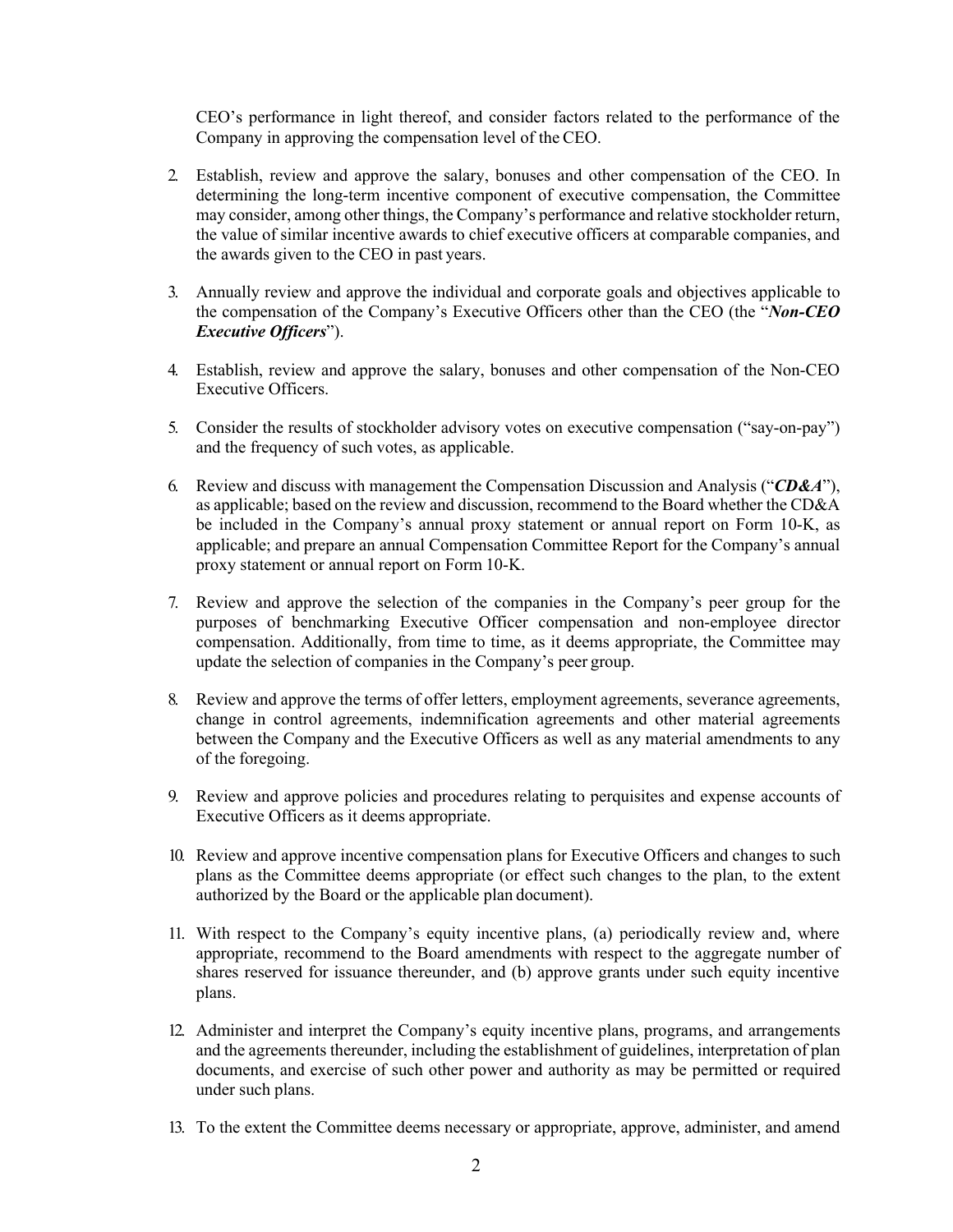the Company's other employee benefit plans.

- 14. Oversee and at least annually review management's assessment of major risk exposures associated with the Company's compensation policies and practice and the mitigation thereof.
- 15. Review and assess the independence of any potential compensation consultant, outside legal counsel, or other advisor to the Committee (other than such persons (i) consulting on broadbased plans that do not discriminate in favor of Executive Officers or directors or (ii) providing non-customized compensation information or information customized using parameters not developed by such person and about which such person does not provide advice) prior to the selection of such consultant, counsel, or advisor and annually thereafter, taking into consideration all factors relevant to such consultant's, counsel's, or advisor's independence, as and to the extent required under applicable laws, regulations, and stock exchange listing standards, including, but not limited to, the factors enumerated in Section 10C-1 of the Exchange Act.
- 16. Periodically review and recommend to the Board the type and amount of compensation to be paid or awarded to directors, including any consulting, retainer, Board meeting, committee, and committee chair fees and equity grants.
- 17. Periodically review the Company's strategies, initiatives and programs with respect to the Company's culture, talent, recruitment, retention, employee engagement and diversity and inclusion.
- 18. Carry out any other duties and responsibilities assigned to it by the Board, to the extent permitted by law and the Company's certificate of incorporation and bylaws.

## **IV. STUDIES AND ADVISORS**

The Committee, in discharging its responsibilities and duties, may conduct, direct, supervise, or authorize studies of, or investigations into, any matter that the Committee deems appropriate, with full and unrestricted access to all books, records, documents, facilities, and personnel of the Company. The Committee has the sole authority and right, at the expense of the Company, to retain and terminate legal counsel, compensation and other consultants, accountants, experts, and other advisors of its choice to assist the Committee in connection with its functions. The Committee will have the sole authority to approve the fees and other retention terms of any such advisors.

The Company will provide for appropriate funding, as determined by the Committee, for:

- payment of compensation to any legal counsel, compensation and other consultants, accountants, experts, and advisors retained by the Committee;
- ordinary administrative expenses of the Committee that are necessary and appropriate in carrying out its functions; and
- the commission of any necessary studies or surveys concerning the levels of executive compensation payable in the industry in which the Company is engaged and in other related industries or obtaining recommendations from outside/independent consultants concerning comparable compensation programs.

Irrespective of the retention of compensation and other consultants, legal counsel, accountants, experts, and other advisors to assist the Committee, the Committee shall exercise its own judgment in fulfillment of its functions.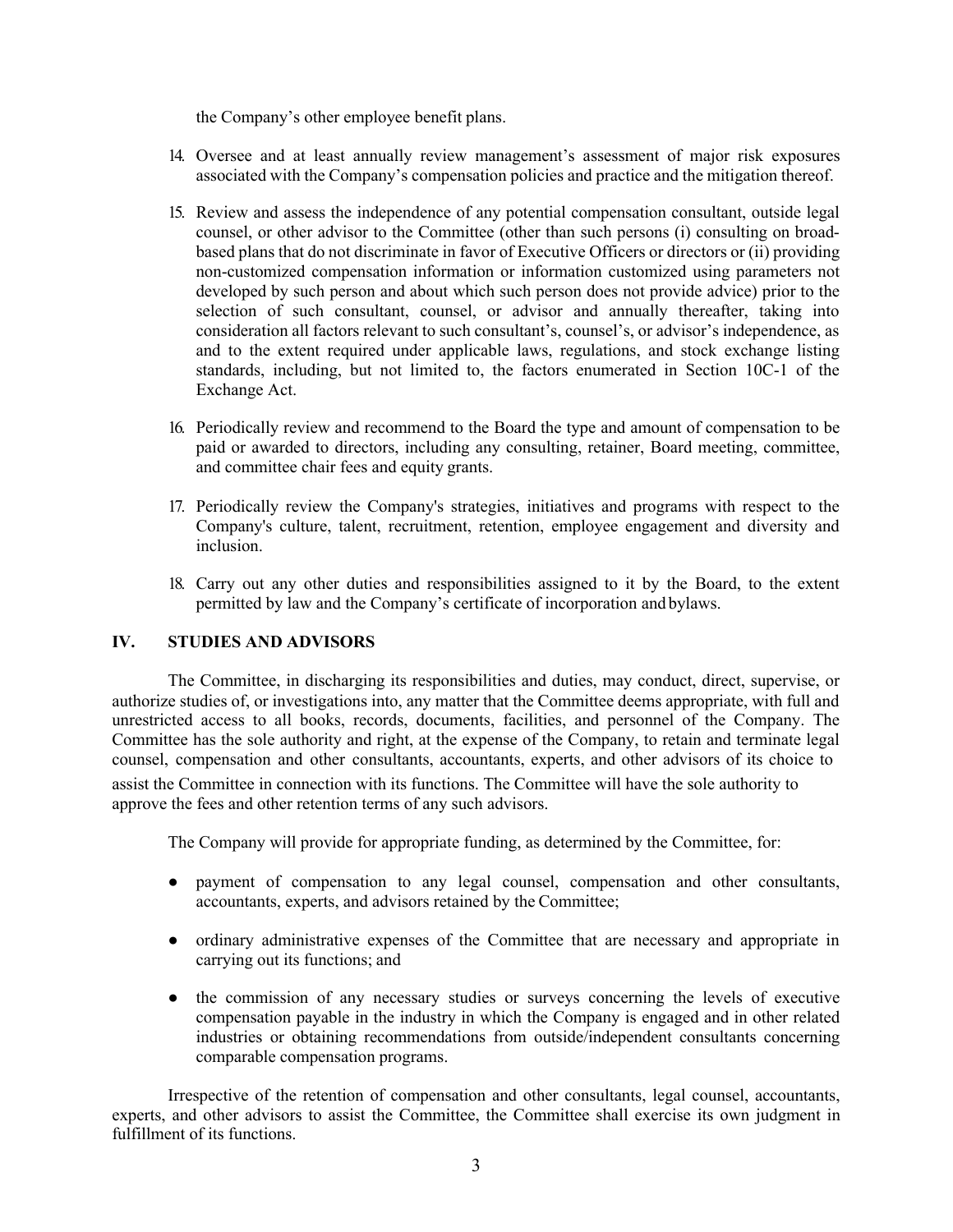The Committee is authorized to, and must, have direct responsibility for the appointment, compensation, and oversight of the work of any compensation consultant, legal counsel, or other advisor retained by the Committee. The Committee is further authorized to prohibit the Company from engaging a compensation consultant engaged by the Committee, or an affiliate of any such compensation consultant, to provide any other services to the Company without the prior approval of the Committee.

### **V. MEETINGS, ACTIONS WITHOUT A MEETING AND STAFF**

Meetings of the Committee shall be held as frequently as is determined appropriate by the Committee, which shall be no less often than quarterly. The Chair, in consultation with the other member(s) of the Committee, will set the dates, times and places of such meetings. The Chair will set the agenda for Committee meetings and will circulate reasonably in advance of each meeting an agenda of matters to be addressed at the meeting. The Chair or any other member of the Committee may call meetings of the Committee in accordance with the Company's bylaws.

The Chair will preside over Committee meetings. If the Chair is absent from a meeting, the members of the Committee may appoint any other member to preside.

The Committee shall be governed by the same rules regarding meetings (including meetings in person or by telephone or other similar communications equipment), action(s) by written consent, notice, waiver of notice, and quorum (except that a quorum of the Committee will consist of no fewer than two members) and voting requirements as are applicable to the Board.

Subject to the requirements of this Charter and applicable laws, rules, and regulations, the Committee and the Chair may hold private meetings with their advisors and may invite any director, executive, or employee of the Company, or such other person, as it deems appropriate in order to carry out its responsibilities, to attend and participate (in a non-voting capacity) in all or a portion of any Committee meeting. The Committee may exclude from all or a portion of its meetings any person it deems appropriate in order to carry out its responsibilities. No Executive Officer may be present during portions of any meeting during which his or her individual performance and compensation are being deliberated and determined. The Chair will designate a secretary for each meeting, who need not be a member of the Committee. The Company shall provide the Committee such staff support as it may require.

#### **VI. MINUTES AND REPORTS**

The Committee will maintain written minutes of its meetings and copies of its actions by written consent, and will make such minutes and copies of written consents available to the other members of the Board and cause such minutes and copies of written consents to be filed with the minutes of the meetings of the Board. The Chair will periodically report to the Board with respect to the activities of the Committee, including on significant matters related to the Committee's responsibilities and the Committee's deliberations and actions.

### **VII. COMPENSATION**

Members of the Committee will receive compensation, if any, for their service as Committee members as may be determined by the Board, which may include additional compensation for the Chair.

### **VIII. DELEGATION OF AUTHORITY**

The Committee may from time to time, as it deems appropriate and to the extent permitted under applicable law, stock exchange listing standards, and the Company's certificate of incorporation and bylaws, form and delegate authority to subcommittees. In the event of a conflict between this Charter and